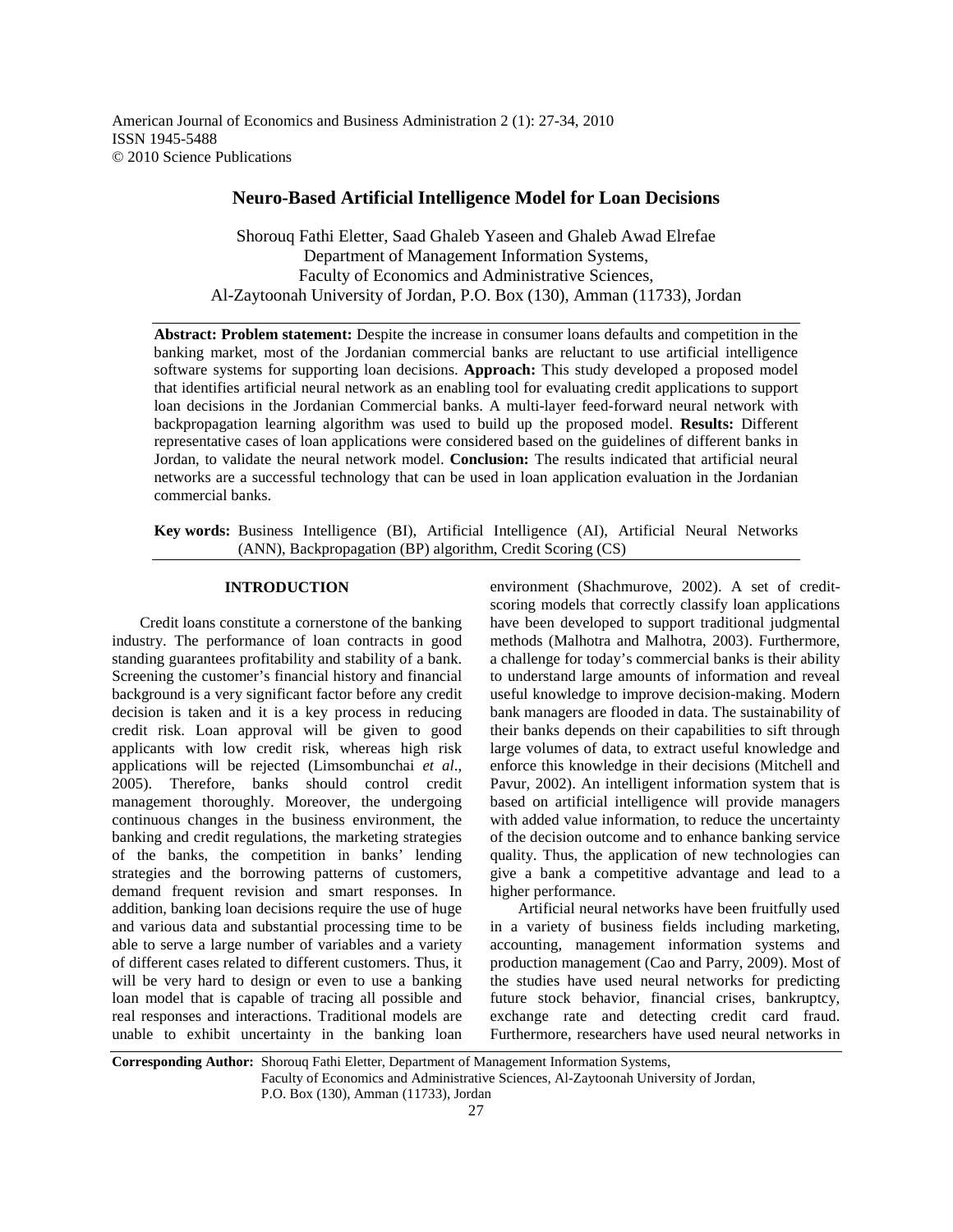modeling market response collective behavior, telecommunication and real estate evaluations. ANNs are also used for analyzing relations among economic and financial phenomena, forecasting, generating time series, optimization and decision making (Shachmurove, 2002). Artificial neural networks have successfully provided effective credit evaluations for supporting granting loans. The Security Pacific Bank was the first bank to announce neural networking system to the public in 1991 (Goonatilake and Treleaven, 1995). Researchers are currently focusing on using neural network classification models and particularly backpropagation neural networks in classifying loan applications into good and bad ones. Customer loans include short and intermediate term loans that are extended through regular business channels to finance the purchase of goods and services for individual consumption (Malhotra and Malhotra, 2003). This research attempts to explore whether using neural networks will provide more accurate personal loan decisions in the Jordanian commercial banks. It will also propose a neural computing model as the basis for a decision support tool in granting or rejecting bank loans. The model will apply banking credit standards to determine the customer who will be eligible for credit approval. A customer will be qualified for credit after meeting the acceptable standards set by the banking institution.

 The major risk that a bank faces is the probability of a customer's default. An experienced credit manager should be able to make the right judgment of the probability of default for different types of customers. To have effective managerial control over the credit department requires fast, accurate and real-time information that must be processed in a fair and objective manner. Artificial intelligence technologies have proven to be a fruitful investment in the banking industry, such as neural networks, for their ability to assist in improving the quality of credit decisions to reduce credit risk (Limsombunchai *et al*., 2005). Thus, artificial neural networks with their capabilities of capturing nonlinear and complex relationships are considered promising techniques in classification problems (Zhang, 2004; Huang *et al*., 2004).

 Traditional judgmental methods and conventional statistical techniques are used in the approval of loan worthiness (Tafti and Nikbakht, 1993). Traditional statistical models such as discriminant analysis and logistic regression usually assume multivariate normality and homoscedastic and these assumptions are often violated in the real world banking data (Giang, 2005; Huang *et al*., 2004). Moreover, traditional techniques lack the reasoning skills that an experienced

loan officer possesses. The current research views the neural network as superior alternatives to the traditional techniques that are used in loan application evaluations.

Problem: Despite the increase in consumer loans defaults and competition in the banking market, most of the Jordanian commercial banks are reluctant to use artificial intelligence software technologies in their decision-making routines. Generally, bank loan officers rely on traditional methods to guide them in evaluating the worthiness of loan applications. A checklist of bank rules, conventional statistical methods and personal judgment are used to evaluate loan applications. Furthermore, a loan officer's credit decision or recommendation for loan worthiness is subjective. After some experience, these officers develop their own experiential knowledge or intuition to judge the worthiness of a loan decision. Given the absence of objectivity, such judgment is biased, ambiguous, nonlinear and humans have limited capabilities to discover useful relationships or patterns from a large volume of historical data (Handzic *et al*., 2003). Generally, loan applications evaluations are based on a loan officers' subjective assessment. Therefore, a knowledge discovery tool is needed to assist in decision making regarding the application. Furthermore, the complexity of loan decision tools and variation between applications is an opportunity for a neural-computing technology to provide learning capability that does not exist in other technologies. Neural networks are becoming highly granted statistical tools in the banking decision-making process.

**Objectives:** This study aims to develop a loan decision model using the artificial neural network for the Jordanian commercial banks. This is the first empirical research of its kind in our region that addresses in a systematic way the issue of using artificial neural networks in loan applications evaluations. Neural networks with their capability of capturing nonlinear and complex relationships are a powerful alternative to the conventional forecasting and classification methods. Neural networks are consistent paradigms of the nonparametric approach in financial modeling due to their ability to correctly classify and predict consumer loan defaults.

 The purpose of using the neural network algorithm in bank loan decisions is to simplify a loan officer's job, to control it and to achieve more efficiency and productivity (Curry and Moutinho, 1993). This study explores the power of using NNs in banks for loan approval. The general objectives of this study are: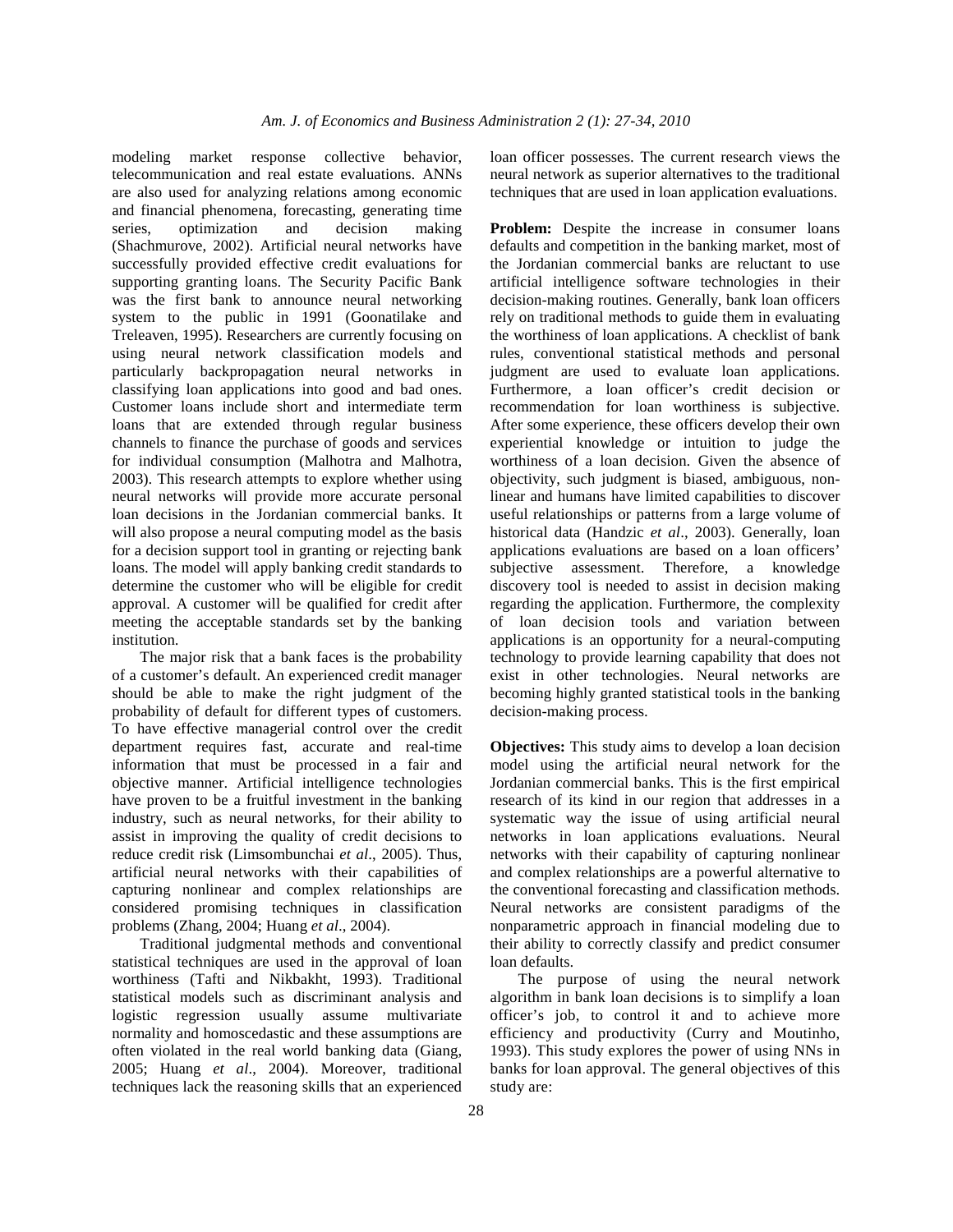- To identify neural networks as an enabling tool for evaluating credit applications to support loan decisions
- To outline some of the challenges of using neural networks in the decision-making process for the banking industry in Jordan

**Motivation:** During the last few decades, banks have relied on the personal assessment of loan risks or on the traditional statistical methods to predict the default of loans instead of using a standardized evaluation tool. The development of neural networks has been seen as one of the most exciting developments in terms of their applicability to business settings. In recent years, neural networks have been moving from research laboratories into the business world and are already at work in the world of banking and finance and else where (Hawley *et al*., 1990; Huang *et al*., 2004). Considered by some scholars to be one of the most important technological advances of the last ten years, neural networks are particularly applicable to risk management and forecasting (Huntley, 1991; Huang *et al*., 2004; Limsombunchai *et al*., 2005), where the ability to identify complex patterns is crucial to predictions (Zhang, 2004; Huang *et al*., 2004). The business community's enthusiasm seems to be related to the following:

- Neural networks promise to be a breakthrough in areas where a traditional computer system and statistical methods have difficulty to support the decision making process in today's complex business environment. Neural networks have been used in building intelligent information systems that mimic the way in which humans think. They are suitable for modeling business logical outcomes where variables give unstable signs and interact in a complex non-linear way (Peel and Wilson, 1996)
- Artificial neural networks are promising tools for modeling noisy, inconsistent or incomplete data in different business situations. The application software is self-adjustable for any user and it only requires a representative training set against a standard reference. Then, the ANNs self-adaptive nature will take over (Pollard, 1990)
- Most financial decisions have incomplete information, so neural networks have more applications for such data than do expert systems and advanced statistical methods (Tafti and Nikbakht, 1993)

The advantages of using ANN are as follows:

- Eliminates the necessity of having a linear relationship between input variables and the output. The network simply learns the relationships based on the representative sample data and produces output (the relationship can be linear or nonlinear). This reduces the risk of bias in decision making that might occur if an incorrect functional form or relationship is assumed
- Enables the receipt of output even when presented with input that it has never seen before
- Has the ability to learn from past experience and provide a better output as the system is trained with new examples. This also reduces subjectivity in decision-making. However, the main problem with using the ANN is that it does not tell the system user how it arrived at the results. These obviously depend on the correctness and completeness of the data that has been entered. The system is good at processing and recognizing patterns, but it may be exposed to the risk of producing something out of nothing. Therefore, the data used for training must represent a universal set of parameters

## **MATERIALS AND METHODS**

 This study built a neural network computer program that simulated the physical neural process by which human learning takes place and intuition is formed. The researcher used a multilayer feed-forward neural network model. By using a supervised backpropagation learning algorithm to train the net with a set of cases from the banking sector, the NN will learn by example after being given a sufficient number of input/output cases. The system is programmed without any preexisting rules and structures. It actually learns through experience. A neural network has three layers: the input layer namely, the hidden layer(s) and the output layer. Hidden layers form a processing bridge between source and destination (Shaaf, 1996). The most significant elements in the NN are: The neuron (the processing element) which has an input or more and only one output and the interconnection between the processing elements which are represented by weights (Pollard, 1990).

 There are three basic phases of NN learning, recalling and testing. The system is trained on historical examples of input and output variables. During this learning process, the system learns to recognize patterns by constructing the relationship between inputs and outputs coming up with the final output. Then, a comparison between the actual and desired output occurs and errors are calculated (Shaaf, 1996). The errors are used to adjust the weights so that the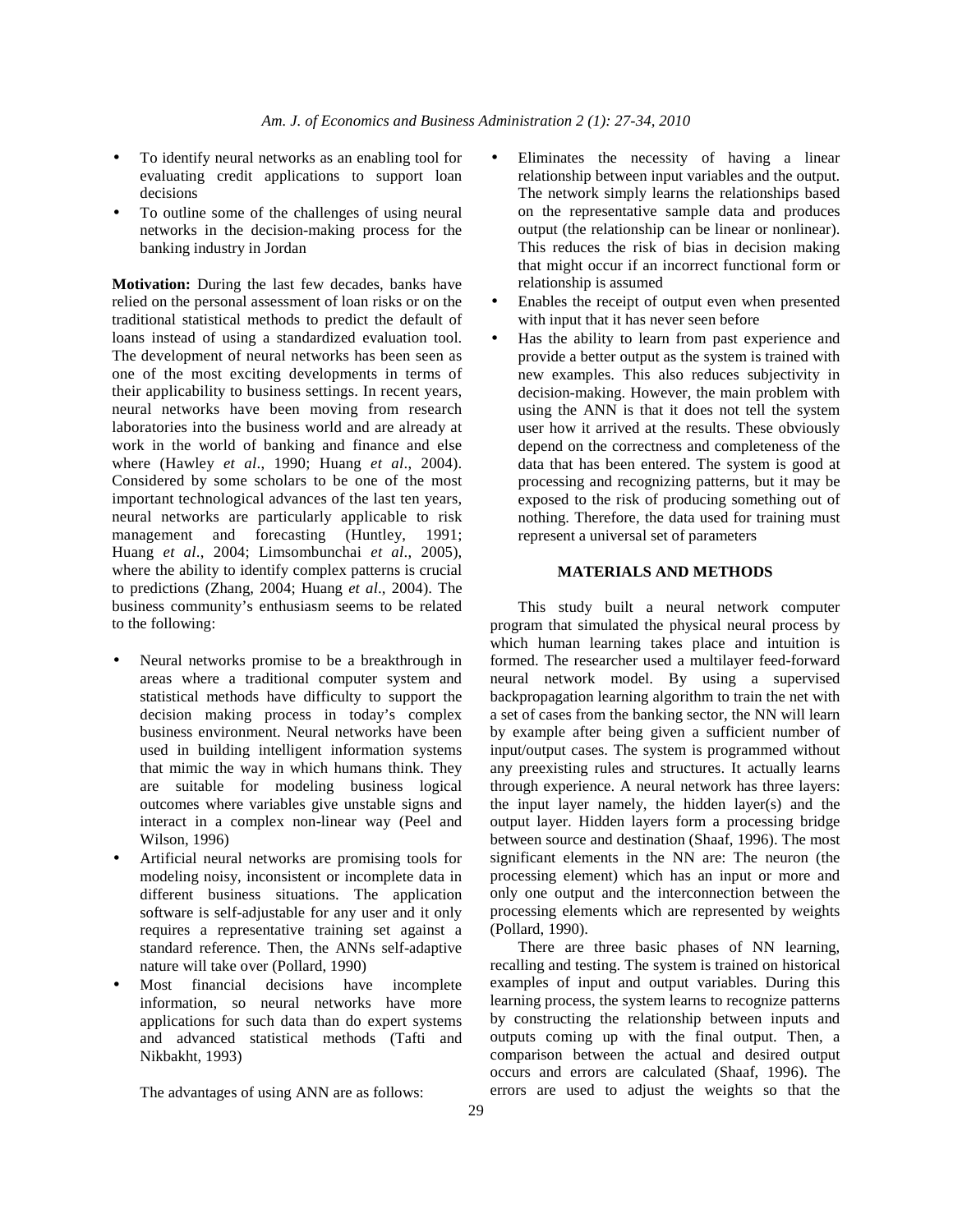variation between source values and target values is minimized. The concept of learning by example is the most important concept for training the network. Since the neural network provides output on the basis of its prior training, the training must be representative of the targeted population. Then the memorized pattern can be used in the testing phase to examine the accuracy of the network. This procedure is based on the neural network methodology for designing a credit-scoring model that can be used by Jordanian commercial banks for decision making regarding loans.

**Banking scoring system:** Credit scoring is the key in reducing the credit risk on loan applications. This includes determining the financial strength of the borrowers, approximating the probability of default and reducing the risk of non-payment to an acceptable level. Credit scoring employs a model of evaluating a set of variables to determine creditworthiness of similar loan applications. A combined credit score is calculated relative o the value of each variable. The result will be compared to a cutoff point. If the score exceeds the cutoff point, the application is approved; if not, the application is rejected (Tafti and Nikbakht, 1993). However, the credit scoring cannot totally remove the human factor. The selection of cutoff scores is a subjective decision. The evaluation of applications that have scores between the accepted scores and rejected scores is an individual judgment (Malhotra and Malhotra, 2003). Credit scoring models have the potential in reducing the inconsistency of credit decisions and adding effectiveness to the lending risk assessment practice. Moreover, in addition to their role in the loan approval process, credit scoring models assist on loan pricing, loan monitoring, determining the amount of credit, credit risk management and the assessment of loan portfolio risks. Credit scoring is widely applied in consumer lending mainly in credit cards and mortgage lending (Limsombunchai *et al*.,

Table 1: Loan decision factors

2005). However, there are some problems associated with scoring consumer credits:

- The inability to discriminate due to the complexity of the data
- Some scoring systems do not work in practice and become overtaken by change (Walker *et al*., 1995)

 Credit scoring has not been commonly used in the Jordanian commercial banks. Generally, the bank employs loan officers to make credit decisions or recommendations for the bank. The lending officer usually makes approval for applications that are worthy of giving a loan. These officers are given some guidelines to direct them in evaluating the worthiness of loan applications depending on the borrowers' characteristics. This practice is inefficient, inconsistent and non-uniform. Therefore, the main purpose of this research is to develop a lending decision model for the product of personal loans in Jordanian commercial banks using a back-propagation multi-layer feedforward neural network.

**A proposed neural network model for loan**  decisions: Designing a neural network successfully relies on a clear understanding of the problem and on deciding upon most influential input variables. The banking data set had 140 personal loan applications. Of these, 94 cases were used in the training and 46 were used in the testing. Both training and testing data sets contained half-good applications and half-bad applications. There are 11 influential variables over the loan decision. The definition and recoding of the variables are given in Table 1. On the other hand; the output for the neural network was 1 for good applications or 0 for bad applications. The procedure of designing a neural network model is a logical process. The process was not a single-pass one, but it required going back to previous steps several times.

| Variable code | Variable description | Variable recoding                                                                                   |
|---------------|----------------------|-----------------------------------------------------------------------------------------------------|
| $X_1$         | Age                  | 1 if the applicants age is accepted, 0 otherwise.                                                   |
| $X_{2}$       | Account type         | 1 for payroll account, 2 for self account                                                           |
| $X_3$         | Income               | 0 if income <400, 1 for $(400\leq$ income <1000) and 2 for (income $\geq$ 1000).                    |
| $X_4$         | Nationality          | Nationality 1 for Jordanian resident and 0 otherwise.                                               |
| $X_5$         | Residency            | 1 for resident and 0 otherwise                                                                      |
| $X_6$         | Company's type       | 1 if the company is accredit by the bank and 0 otherwise                                            |
| $X_7$         | Guarantor            | 1 if the applicant has guarantor and 0 otherwise.                                                   |
| $X_8$         | Job experience       | 0 if (exp. $\leq$ 6 months), 1 (6 months $\leq$ exp. $\lt$ 2 years) and 2 for (exp. $\geq$ 2 years) |
| $X_9$         | Debt balance ratio   | 1 for good DBR and 0 otherwise                                                                      |
| $X_{10}$      | Social security      | 1 if the applicant has social security account and 0 otherwise.                                     |
| $X_{11}$      | Loan size            | Between 1000 and 35000 for payroll account type and between 1000 and 25000 for self-account.        |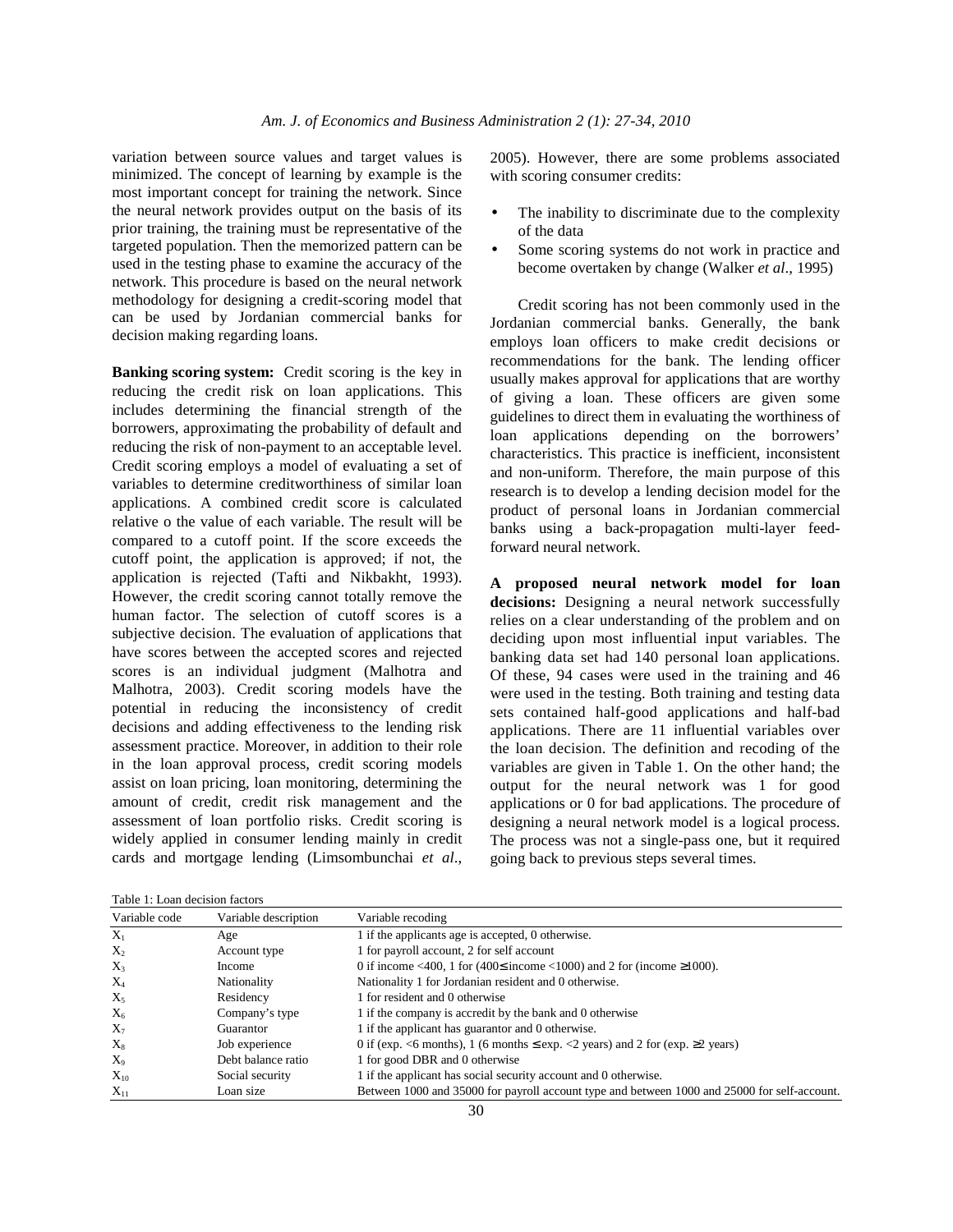

Input layer 1st hidden layer 2nd hidden layer Output layer

Fig. 1: Topology of the neuro-loan model. Source: Prepared by researcher

**Defining the network parameters:** Deciding on the optimal parameters for the MLFN model is a critical issue. The best model is one that has the combination of parameters that minimizes the mean squared error. At the beginning, the researchers selected an initial configuration (one hidden layer with a number of hidden neurons and one neuron in the hidden layer). After conducting a number of experiments with each model, the researcher retained the best network. On each experiment if the network does not achieve an acceptable performance level, we tried adding more neurons to the hidden layer. If this did not help, we tried adding an extra hidden layer. In brief, a series of repeated trials were applied in order to reach the optimal set of parameters. The network was given a fixed number of training epochs 10000; the learning rate was set to 0.2, the momentum is 0.9, the log sigmoid is the transfer function and the gradient descent is the learning algorithm.

**Number of hidden neurons:** The objective of the first successive trials was to hit upon the optimal number of hidden neurons that would enable the network to evaluate loan applications with the best performance. The process started by using one hidden layer with six hidden neurons that is equal to the average of the input neurons and the output neurons, then the number of hidden neurons was increased incrementally until reaching 20 neurons and decreased to 1. Most cases needed over 10000 epochs to converge. Furthermore, the new set of trails increased the number of hidden layers to two and three hidden layers with a different number of neuron combinations in order to decide on

the best set of hidden layers and neurons. A multi-layer feed-forward neural network as shown in (Fig. 1) with two hidden layers with ten neurons in the first hidden and seven neurons in the second hidden had the best speed time at the fixed threshold level of 0.05.

**Learning rate:** This research carried out different trials to decide on a learning rate that successfully directed the degree of weight modification during the training epochs. For each trial, there were different runs of the network. The error threshold was set at 0.05 levels and the number of epochs was set at 10000. Then, the average epochs needed to reach 0.05 were calculated. The training would stop whenever the performance of the network reached below 0.05 or when the training epochs reached 10000 even if the goal was not met. Then it was determined to set the learning rate to 0.2 while trying to look for the optimal hidden architecture. After things started to be clearer, the learning rate was set to 0.1 and 0.05 to compare the results at the different learning rate levels. Surprisingly, the two hidden layers neural network with ten and seven neurons did not converge at that learning level.

**Momentum:** Momentum allows a network to respond to new trends in the error surface. It also allows the network to disregard small features in the error surface. A number of trials were made to find the momentum that helps the network local minima. For each trial, there were different runs while the error threshold was set at level 0.05. The network stops training when the error percentage reaches a level below the threshold. Setting the momentum to 0.9 has contributed to the network's speed of learning. The momentum was set on a level lower than 0.9, the convergence time increased. When the momentum was set at one, the goal was not met at10000 epochs.

# **RESULTS**

**Network training:** First the networks' weights are initialized, consequently the network is prepared for training. The training cases are used to adjust the weights through minimizing the prediction made by the network. The back-propagation gradient descentlearning algorithm uses the performance function in order to trace the best set of weights that minimizes the average mean squared error. The algorithm allocates the error backward through the network's layers successively. Furthermore, the algorithm develops iteratively, through a number of epochs and uses the error to adjust the weights in the direction in which the performance function decreases quickly. The training stopped when the error reached 0.0499948 performance level and about 4670 epochs shown in Fig. 2.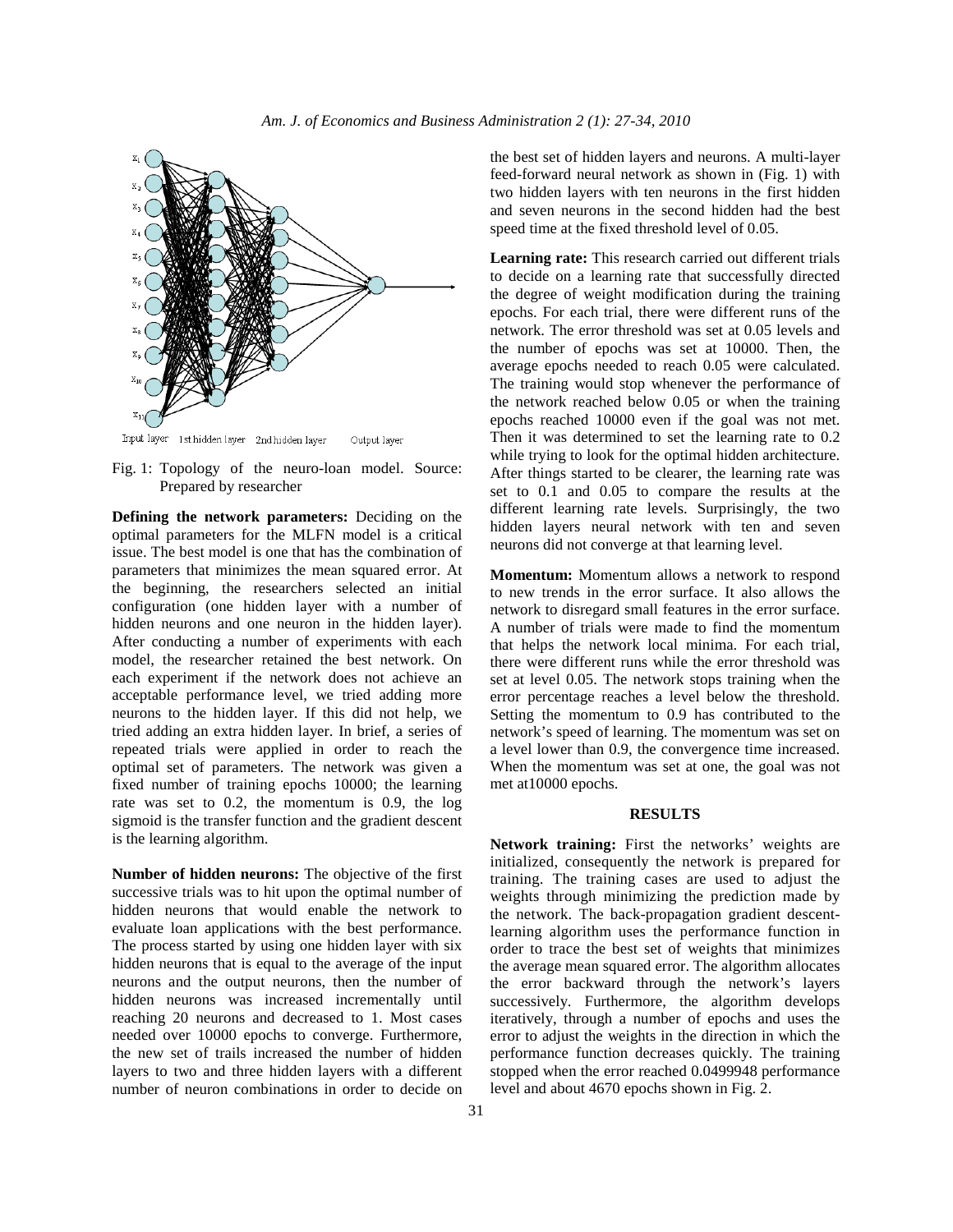

Fig. 2: The process of training the neural network

**Network testing:** Testing the network is necessary in order to examine its ability to classify the testing data correctly. Testing starts after the training has been completed. The network was simulated on the testing set (i.e., cases the network has not seen before). The results were very good; the network was able to classify 95% of the cases in the testing set.

### **DISCUSSION**

 Currently, the efficient management of credit loans is very significant for the banking industry in Jordan in particular and the banking industry in general. The massive increase in computer power and the reasonable cost of purchasing neural network software are employed to resolve complex business problems. This study proposed a decision support system that is able to adapt to the dynamic changes in the financial business environment. The proposed system will assist Jordanian banks in personal credit evaluation in order to reduce the risk of customers who default. The commercial banks in Jordan rely on loan officers to make credit decisions. There might be some cases where the customers either through personal contacts or through friends know loan officers, which might affect their evaluation capabilities. Using neural networks in loan evaluation will reduce any bias or emotional intention that can distort the decision process. Hence, the cost of loan processing will be reduced; also it will reduce personal judgment which will enhance the quality of customer service. On the other hand, there are cases were customers need a loan badly, but they might not be worthy of a loan because their application does not meet the required criteria. Their interaction with loan officers will enhance their other qualifications and they will be able to get the loan. That means the human touch in the service industry has a special flavor that

might enhance its growth in some cases. Such a program will not eliminate the human interaction but it is proposed to enhance the decision process. Even though there are some cases needing human intervention, generally, the neural networks outperformed conventional methods concerning a loan's risk prediction. Moreover, the research findings correspond with research by Handzic *et al*. (2003); Malhotra and Malhotra (2003) and Mitchell and Pavur (2002) indicating that neural networks are a successful technology that can be used in loan application evaluations. The results also showed that the use of more training cases means better results.

### **CONCLUSION**

 Although the credit decision approval in the Jordanian banks has been subjective and it is up to the loan officer in most cases, banks can improve their credit analysis methods through utilizing artificial intelligence technologies such as neural networks. This study has proposed a new technique to evaluate loan application as a decision support system in the field of banking credit system; the proposed neural network model was designed to represent the most influential factors to the credit decision in Jordanian Banks. These factors were taken from the guidelines that loan officers use in the Jordanian banks. Besides, banks can customize the system according to their specific strategies. Furthermore, the high accuracy of this model proves that neural networks can be useful for classifying loan applications.

**Recommendations:** The research objective was to design a decision support tool to classify loan applications into good or bad. The experimental results showed that MLFF neural network is an effective tool in classifying loan applications at a high accuracy level. Therefore, the implementation of such technology in Jordanian banks can be helpful for the decision making process. However, to gain more trust in these technologies, banks can use more cases of successful loan applications and bad applications from their databases to enhance the accuracy of the proposed model. The network with its adaptive nature can accommodate new data without reprocessing old ones. Successful unbiased credit analysis is very significant to determine the profitability and stability of the bank and it reduces its credit risk.

**Study limitations:** In general, identifying the major variables that influence the loan decision approval was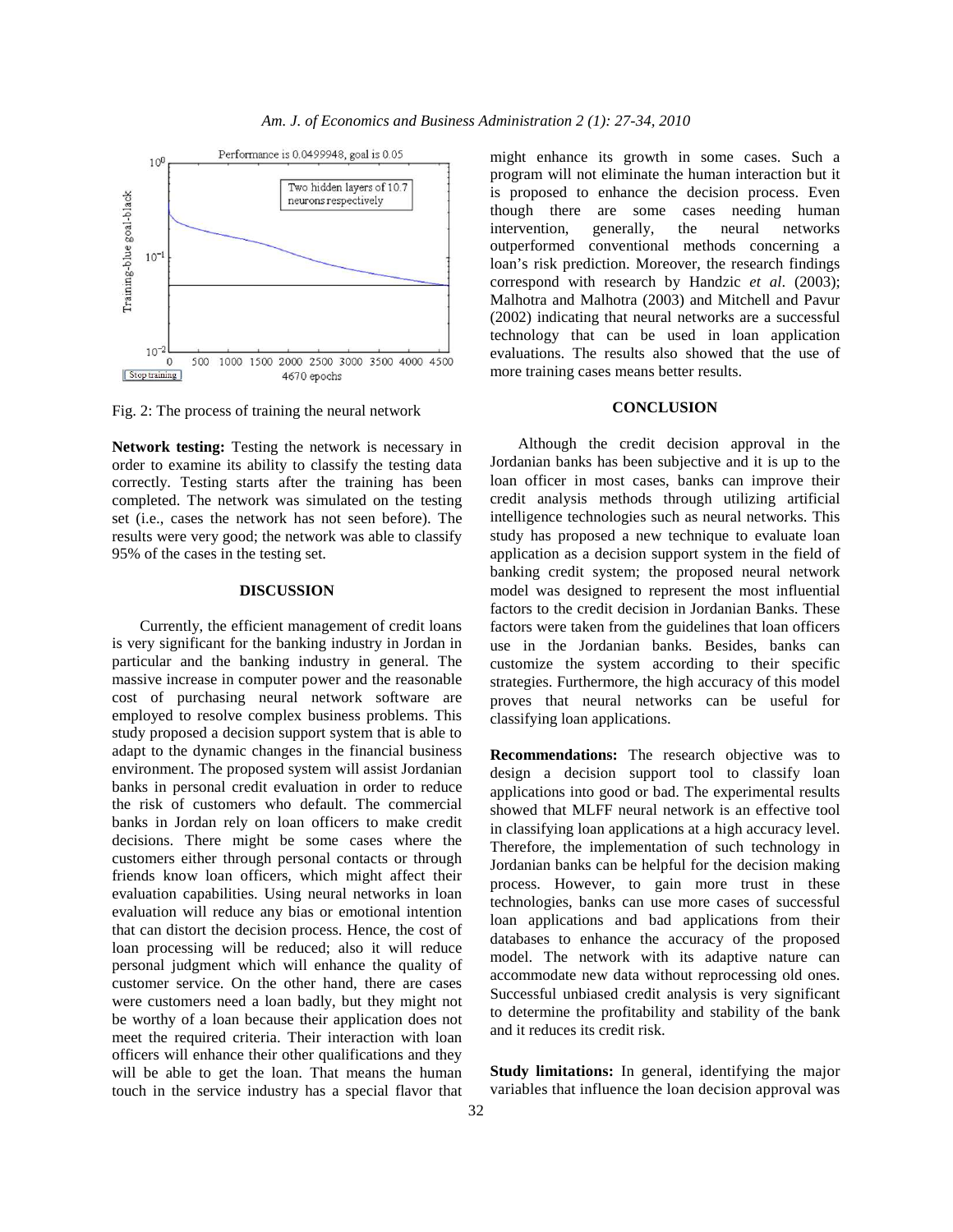a critical issue. There are 13 commercial banks with different strategies. It was very difficult to obtain a comprehensive set of actual data from local commercial banks. A bank considers such information confidential and it should be hidden from competitors (other banks). Another limitation in applying a neural network model was the determination of the optimal set of training parameters including the network topology. Also, the neural network needed long training times. Too many epochs were required to train the network. Building the neural network model was a process of trial and error.

**Suggestions for future studies:** This research introduced a proposed model using neural networks technologies to help loan officers make better decisions when evaluating personal loan applications. As a guideline for further research, this model could be extended to include other types of loans. At the same time, it can include a comparative study of other types of neural networks with a different learning algorithm. To enhance the acceptance of these technologies, researchers should provide users with figures to come over the black box nature of neural networks. A further field of research is the application of genetic algorithm to the network design. Genetic algorithm may improve the process of finding better input data set parameters. Genetic algorithms take on an evolutionary approach to modify the neural network weights. A random generated set of initial weights called population evolves through successive operations includes reproduction, crossover and mutation. Each synthesized network will be evaluated using the back propagation. Moreover, genetic algorithms have a built-in-bias towards keeping good arrangements in the next generation. The search for good configuration proceeds in parallel ways. Therefore, increases the possibility of successful convergence (Cao and Parry, 2009; Malhotra and Malhotra, 2003). Furthermore, providing simple graphical user interface to the network model will provide the end user with greater trust of the net performance. Moreover, researchers can modify the proposed model to be available to customers as an extension to ATM services. Besides, the emergence of E-banking has made everything at customers' fingertips. The E-banking system can easily utilize neuro-models within an effective interface. Customers can make use of this innovation as an online credit evaluation. Furthermore, researchers can merge the system with expert systems in order to give feedback to customers in the case of credit disapproval.

#### **REFERENCES**

- Cao, Q. and M. Parry, 2009. Neural network earning per share forecasting models: A comparison of backward propagation and genetic algorithm. Dec. Support Syst., 47: 32-41. DOI: 10.1016/j.dss.2008.12.011
- Curry, B. and L. Moutinho, 1993. Using advanced computing techniques in banking. Int. J. Bank Market., 11: 39-46. DOI: 10.1108/02652329310045756
- Giang, H., 2005. Using neural network in predicting corporate failure. J. Soc. Sci., 1: 199-202.
- Goonatilake, S. and P. Treleaven, 1995. Intelligent Systems for Finance and Business. 1st Edn., John Wiley and sons, USA, ISBN : 0471 944041, pp: 62.
- Handzic, M., F. Tjandrawibawa, and J. Yeo, 2003. How/neural networks can help loan officers to make better informed applications decisions. http://informingscience.org/proceedings/IS2003Pro ceedings/docs/024Handz.pdf
- Hawley, D.D., J.D. Johnson and D. Raina, 1990. Artificial neural systems: A new tool for financial decision-making. Fin. Anal. J., 46: 63-72. DOI: 10.2307/2F4479380
- Huang, W., K.K. Lai, Y. Nakamori and S. Wang, 2004. Forecasting foreign exchange rates with artificial neural networks: A review. Int. J. of Inform. Technol. Dec. Mak., 3: 145-165. DOI: 10.1.1.121.8174
- Huntley, D.G., 1991. Neural nets: An approach to the forecasting of time series. Soc. Sci. Comput. Rev., 9: 27-38. DOI: 10.1177/089443939100900104.
- Limsombunchai, V., C. Gan and M. Lee, 2005. An analysis of credit scoring for agricultural loans in Thailand. Am. J. Applied Sci., 2:1198-1205.
- Malhotra, R. and D.K. Malhotra, 2003. Evaluating consumer loans using neural networks. Omega, 31: 83-96. DOI: 10.1016/S0305-0483(03)00016-1
- Mitchell, D. and R. Pavur, 2002. Using modular neural networks for business decisions. Manage. Dec., 40: 58-63. DOI: 10.1108/00251740210413361.
- Peel, M. and N. Wilson, 1996. Neural network simulation: A new approach to risk assessment and business forecasting. Manage. Res. News, 19: 50-54. DOI: 10.1108/eb028477
- Pollard, A., 1990. What are Neural Networks? Sensor Rev., 10: 115-116. DOI: 10.1108/eb007822
- Shaaf, M., 1996. A neural network and econometric comparison of the relative importance of fiscal and monetary actions. Stud. Econ. Fin., 17: 69-87. DOI: 10.1108/eb028727